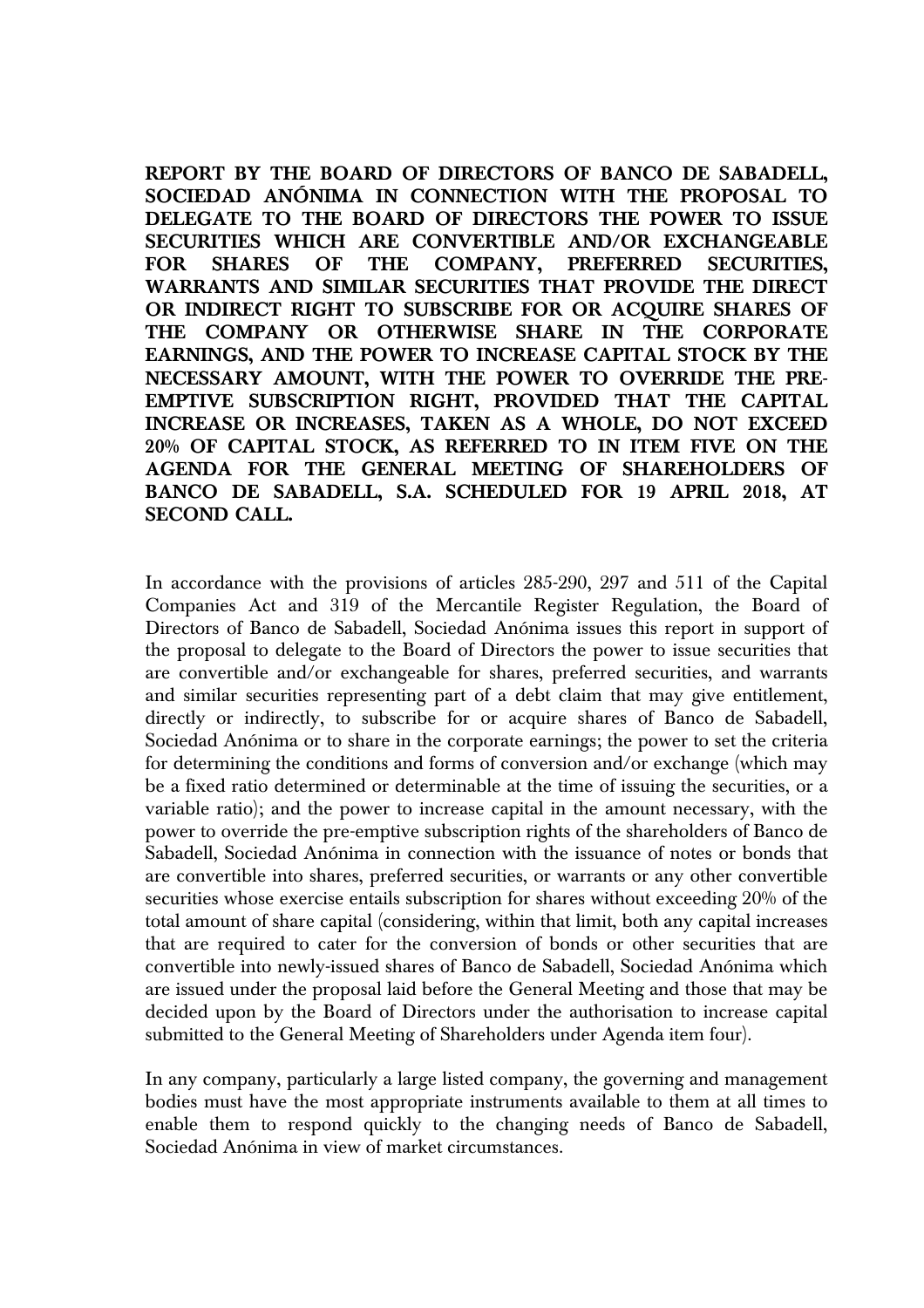One of the most common financial instruments used to raise funds is by issuing notes in their many forms: non-convertible, subordinated, convertible and/or exchangeable for shares, contingently convertible into shares, with maturity or perpetual, etc. Notes that are convertible and exchangeable for shares offer significant advantages. Firstly, they are favourable for the issuer in that they provide an efficient form of funding in terms of cost or the potential issuance of new capital, which contributes to strengthening the capital ratios of Banco de Sabadell, Sociedad Anónima or helps absorb losses in the event of non-viability or insufficiency of own funds (contingency). Secondly, they appeal to investors because they are a cross between fixed-income and equity securities since they include the option, in certain circumstances, or even the requirement, to be converted into or exchanged for shares of Banco de Sabadell, Sociedad Anónima. These advantages for investors are what potentially make these securities an attractive funding instrument for issuers in terms of appropriate management of the balance sheet.

The Board of Directors understands that the motion presented to the company's General Meeting of Shareholders is motivated by the advisability of providing the Board of Directors with the instruments authorised by the current Capital Companies Act and other legislation that is applicable to Banco de Sabadell, Sociedad Anónima so that, without having to call and hold a General Meeting of Shareholders beforehand, it may issue securities that are convertible and/or exchangeable for shares, preferred securities, and warrants and similar securities representing part of a debt claim that may give entitlement, directly or indirectly, to subscribe for or acquire shares of Banco de Sabadell, Sociedad Anónima or otherwise share in corporate earnings, which—under the limits, terms, maximum amounts and other conditions decided by the General Meeting of Shareholders—are considered to be in the Bank's interests.

This proposal is presented under the provisions of articles 511 of the Capital Companies Act and 319 of the Mercantile Register Regulation, which provide the possibility for the General Shareholders' Meeting to delegate to the Board of Directors the power to issue bonds that are convertible into shares, preferred securities, and warrants and similar securities, with the power to override the preemptive subscription right. In this connection, the motion to grant powers to the Board of Directors also contemplates granting it the power to increase capital as necessary to cater for conversion provided that such capital increase by delegation, combined with the other capital increases that it has resolved to make under authorisations granted by the General Meeting, does not exceed one-half of the capital at the time of authorisation, as established under article 297.1.b) of the Capital Companies Act, for a 5-year period as from the date of the General Meeting at which those motions will be submitted for approval.

In view of the ongoing development and specialisation of securities issues in the financial markets, the motion to delegate to the Board of Directors the power to issue notes that are convertible and/or exchangeable for shares, and preferred securities,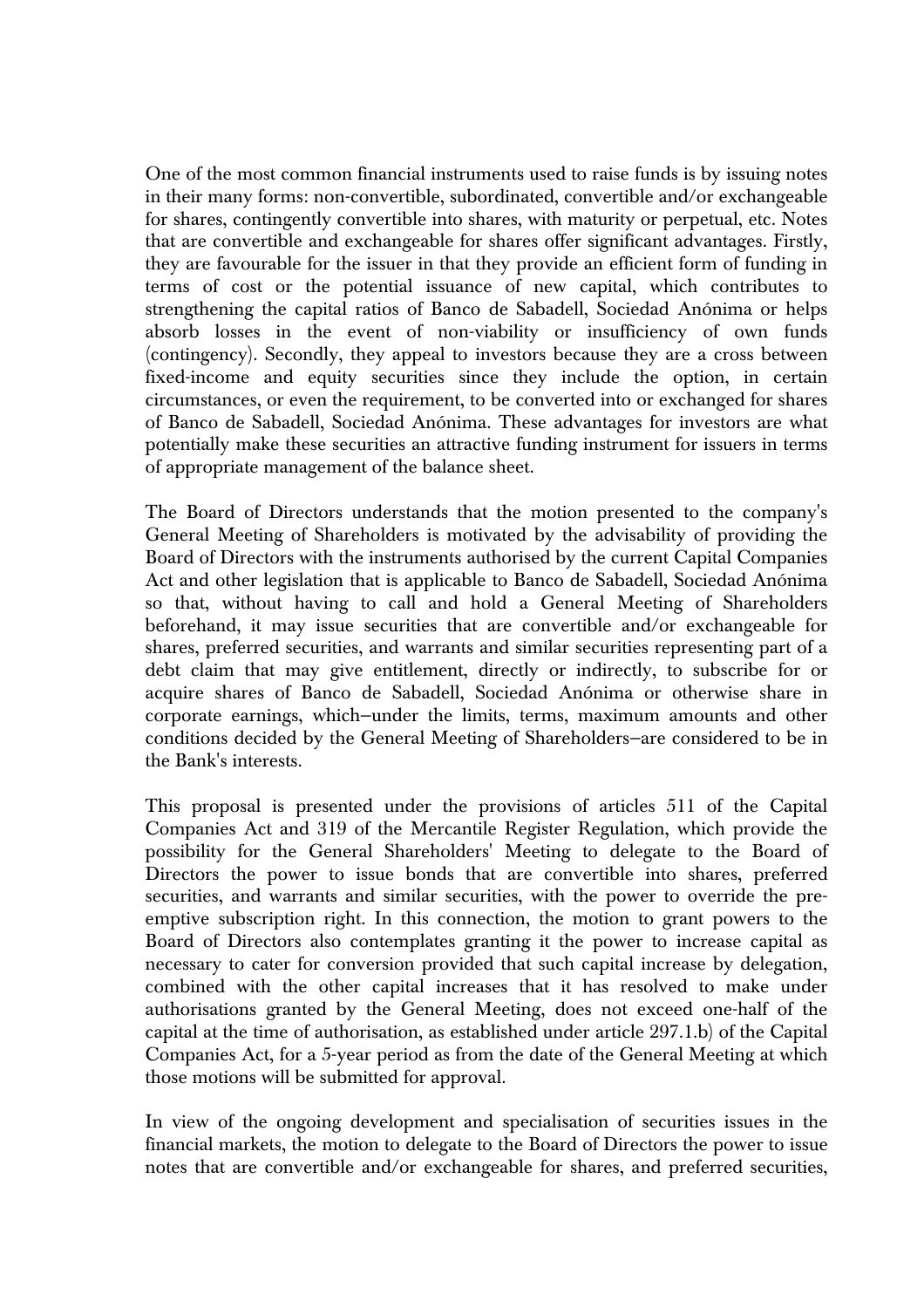warrants, and similar securities, distinguishes between convertible notes, which are regulated specifically under the Capital Companies Act, and preferred securities, warrants, and any other security which in practice entitle the holder to convert or exchange for shares of Banco de Sabadell, Sociedad Anónima. This distinction clarifies the potential different interpretations arising from the fact that those securities are not specifically regulated under the Capital Companies Act. The resolution requires that, in issuing such securities, the Board of Directors ensures strict compliance with the regulations applicable to the issuance of convertible securities as specifically regulated under the Capital Companies Act, which is applicable due to their nature, thereby ensuring that the lack of specific regulations cannot be interpreted as meaning that it is not necessary to comply with the requirements established by that law for convertible notes. In short, the conditions of the resolution will mean that all kinds of securities carrying the right to exchange or subscribe for shares of Banco de Sabadell, Sociedad Anónima are given the same treatment in practice; this principle is established by analogous application of the provisions of Title XI (with the specific provisions for listed companies set out in Title XIV) of the Capital Companies Act regarding the requirements for the issuance of securities which are convertible into newly-issued shares, and by the principle of equivalence of securities as set out in Royal Decree 1310/2005, of 4 November, which partially implements the consolidated text of the Securities Markets Act,. approved by Legislative Royal Decree 4/2015, of 23 October, on listing of securities on official secondary markets, public offerings for sale or subscription, and the prospectus required for those purposes, as well as Order EHA/3537/2005, of 10 November, implementing article 37.6 of the consolidated text of the Securities Markets Act, approved by Legislative Royal Decree 4/2015, of 23 October, which establishes that the issuer of publicly-offered preferred securities, warrants, or similar securities must respect the basic aspects of the rules governing the issuance of convertible notes.

In any event, the motion to delegate to the Board of Directors the power to issue notes that are convertible and/or exchangeable for shares as well as preferred securities, and warrants and similar securities that provide the direct or indirect right to subscribe for or acquire shares of Banco de Sabadell, Sociedad Anónima, includes safeguard clauses to ensure that the subscription price of those securities may not be less than the par value of the shares into which they are convertible, thereby ensuring compliance with the provisions of articles 59.2 and 415.2 of the Capital Companies Act, which prohibits the issuance of shares at a price below their par value.

The motion also provides the criteria for determining the rules and forms of conversion and/or exchange, although, in the event that the Board of Directors decides to make use of the authorisation granted by the General Meeting of Shareholders, the Board of Directors is entrusted with specifying some of those rules and forms for each issue in accordance with the criteria established by the General Meeting of Shareholders.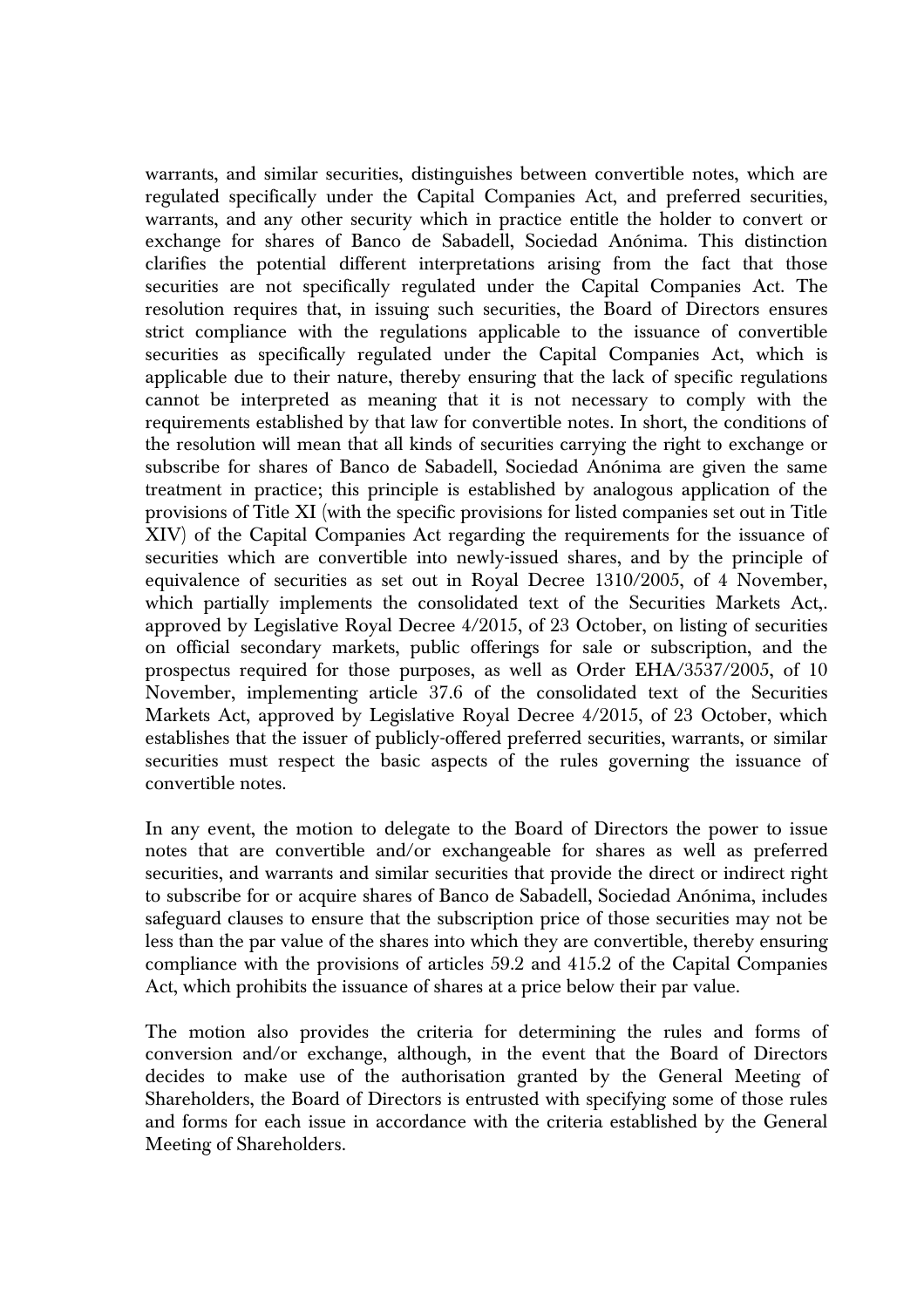Accordingly, it will be the Board of Directors that determines the specific conversion and/or exchange ratio, which may be determined at the time the securities are issued or may be a variable conversion ratio and, to that end, at the same time as approving the issuance of convertible and/or exchangeable securities under the delegation granted by the Meeting of Shareholders, it must produce a report detailing the specific rules and forms for conversion applicable to the specific issue, which must be accompanied by reports by the auditors and by an independent expert other than the auditor of Banco de Sabadell, Sociedad Anónima, as referred to in articles 414 and 417.2.b of the Capital Companies Act.

Specifically, the resolution to grant the Board of Directors the power to issue notes that are convertible and/or exchangeable for shares, as well as preferred securities, and warrants and similar securities that may give entitlement, directly or indirectly, to subscribe for or acquire shares of Banco de Sabadell, Sociedad Anónima which is submitted to the General Meeting of Shareholders provides that the securities to be issued under the authorisation be valued at their nominal value and the shares be valued:

- (i) at the determined or determinable fixed price that is established in the Board of Directors resolution made by use of this delegation and, in any event, at least the higher of the average price of the shares of Banco de Sabadell, Sociedad Anónima (whether the arithmetic mean or a weighted average, at the discretion of the Board of Directors) on the Continuous Market of the Spanish Stock Exchanges, based on the closing prices, the average price of each session or another reference price, during a period to be determined by the Board of Directors amounting to not more than three months and not less than three calendar days, which may conclude at any time up to the date of adoption of the decision by the Board of Directors to issue the securities of reference, and the share price on that same Continuous Market based on the closing price of the last session immediately before the adoption of the aforementioned resolution; additionally, a discount not exceeding 25% may be established with respect to that minimum share value.
- (ii) with a variable conversion and/or exchange ratio in which the price of the shares for the purposes of conversion and/or exchange is the average price (arithmetic and/or weighted) on the Continuous Market of the Spanish Stock Exchanges in which they are listed, based on the closing prices, the average price in a session or another reference price, during a period to be determined by the Board amounting to not more than three months and not less than three calendar days, which may conclude at any time up to the beginning of the period for conversion and/or exchange or the date of conversion and/or exchange, as may be decided; additionally, a minimum and/or maximum reference price for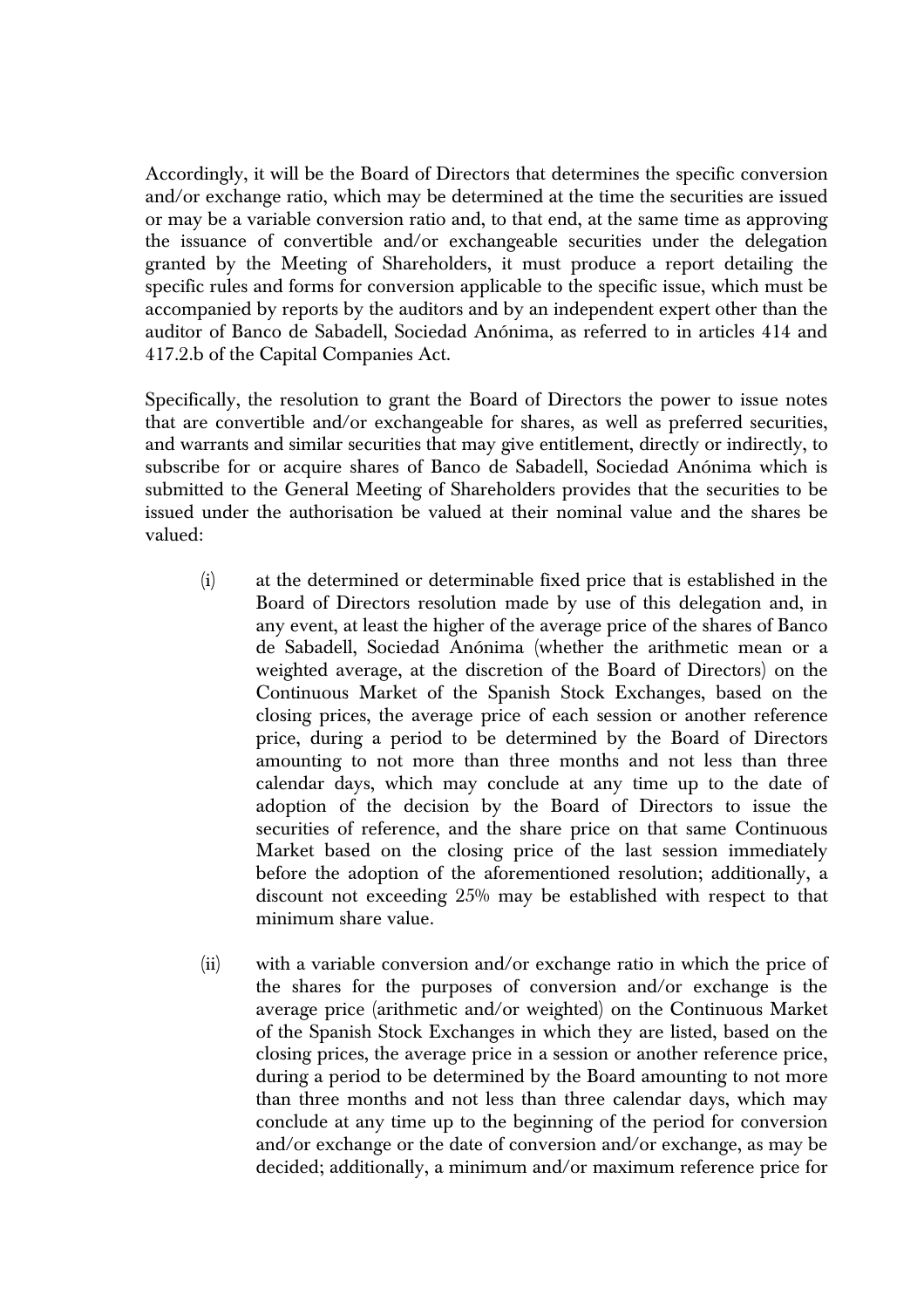the shares may be established for the purposes of conversion and/or exchange, in the terms that the Board of Directors sees fit.

Accordingly, the directors consider that the Board is being granted sufficient flexibility to establish the share value for the purposes of conversion and/or exchange as a function of market conditions and other applicable factors.

Additionally, and in accordance with article 415.2 of the Capital Companies Act, the motion to delegate to the Board of Directors the power to issue convertible securities envisages that, for conversion purposes, the nominal value of the notes may not be less than the par value of the shares.

It is also placed on record that the authorisation to issue securities representing part of a debt claim which are convertible as well as warrants and similar securities that may carry a direct or indirect right to subscribe for or acquire shares of Banco de Sabadell, Sociedad Anónima includes, in accordance with article 511 of the Capital Companies Act, empowering the Board of Directors to totally or partially override shareholders' pre-emptive subscription rights when it is necessary to raise funds in the markets or when it is otherwise in the Company's interests.

The Board of Directors also considers that overriding the pre-emptive subscription right enables the company to pay a lower yield on the debt security and reduces the transaction costs (including, in particular, fees paid to participating banks) compared with an issue with a pre-emptive subscription right. It also has less of a distorting effect on trading in the shares of Banco de Sabadell, Sociedad Anónima during the issuance period due to taking less time and because they are securities whose conversion ratio, and the formulas for adjusting it, must compensate for any dilution of shareholders, in accordance with the provisions of article 417 of the Capital Companies Act.

In any case, in accordance with article 511 of the Capital Companies Act, if the Board of Directors decides to override the pre-emptive subscription right for any or all of the issues it decides to perform under that authorisation, it must produce, at the time of approving the resolution to issue convertible notes, preferred securities, warrants, and similar securities, a report detailing the specific reasons in connection with the Bank's interests, which must be accompanied by a report by an independent expert other than the auditor of Banco de Sabadell, Sociedad Anónima, designated by the Mercantile Register as referred to in article 417.2.b of the Capital Companies Act by reference from article 511 of that Act. Those reports must be made available to shareholders and disclosed to the first General Meeting of Shareholders held after the decision to issue.

In conclusion, the motion submitted to the General Meeting of Shareholders greatly expands the Board of Directors' scope for manoeuvre and its ability to respond, and